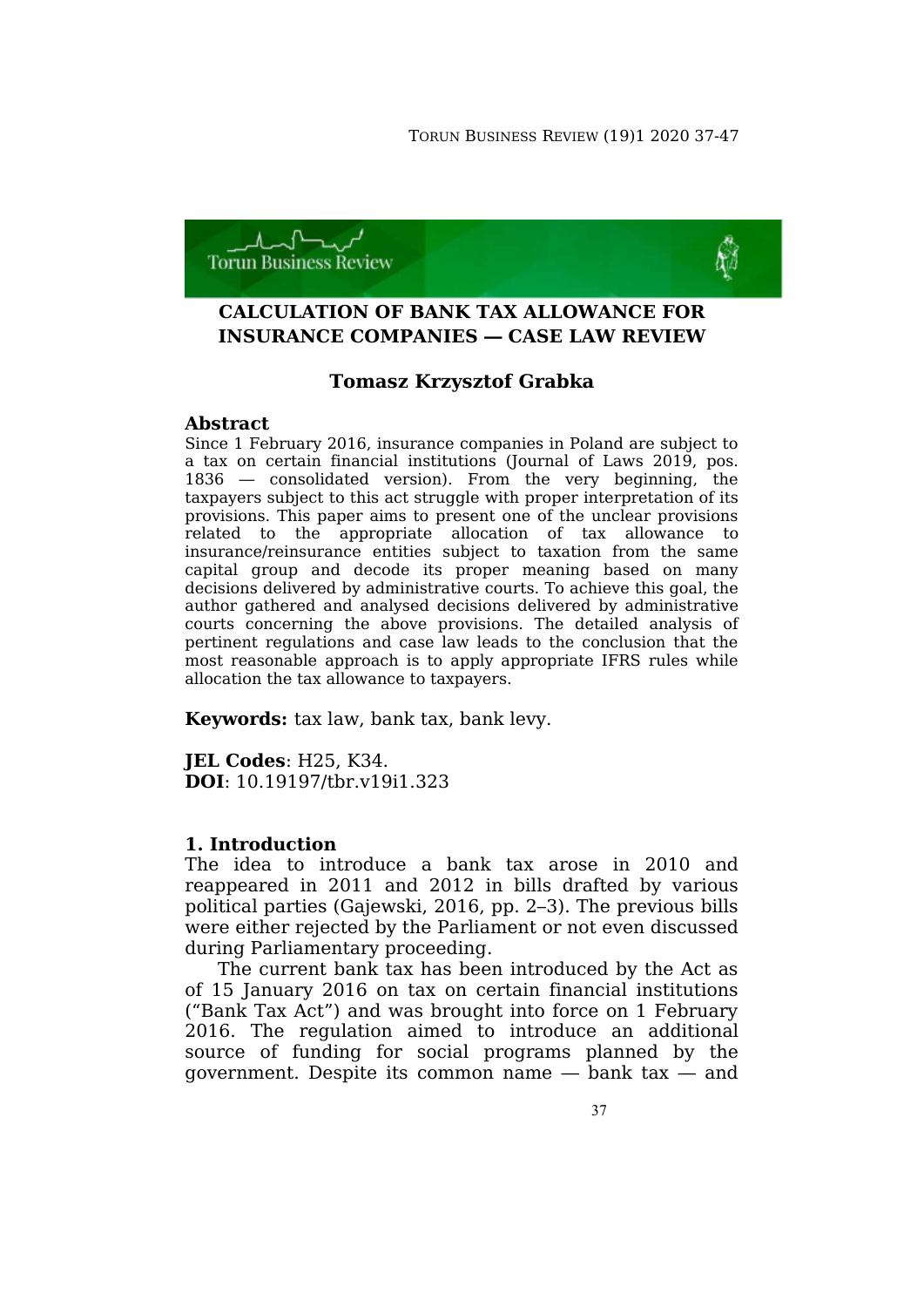original discussion focused rather on the banking sector, the tax was also levied on insurance and reinsurance institutions conducting their activity in the form of companies and branches of foreign companies (Marszelewski, 2016, p. 100).

From the very beginning, the new regulations raised some doubts about the proper interpretation of its provisions related, in particular, to taxable base calculation. This paper aims to present one of the unclear provisions and try to decode its proper meaning based on the number of decisions delivered by administrative courts.

### **2. The origins of the regulations**

The second sentence of Article 5 sec. 2 of the Bank Tax Act was not included in the bill proceeded by the Sejm (Poselski Projekt Ustawy o Podatku Od Niektórych Instytucji Finansowych, VIII Kadencja, 2015); hence the justification for the bill does not contain any reasoning behind this provision. On 31 December 2015, the Senate passed a resolution amending the bill and introducing the pertinent provision along with other alteration of the bill. However, the only justification for this amendment is that Senate considered it fair to align the legal position of insurance companies with loan institutions (another group of bank tax taxpayers) (Uchwała Senatu z 31 Grudnia 2015 r. w Sprawie Ustawy o Podatku Od Niektórych Instytucji Finansowych, 2015) where such a provision was introduced during the first hearing of the bill before the Public Finance Committee (Kancelaria Sejmu, 2015).

### **3. General rules**

Pursuant to Article 5 sec. 2 of the Bank Tax Act, insurance and reinsurance companies as well as branches of foreign insurance and reinsurance companies the taxable base is the excess of the total value of the taxpayer's assets, resulting from the trial balance, determined on the last day of the month based on entries in the ledger accounts, according to the Accounting Act or accounting standards applied by the taxpayer pursuant to Article 2 sec. 3 of the Accounting Act — over PLN 2,000,000,000. This value is calculated jointly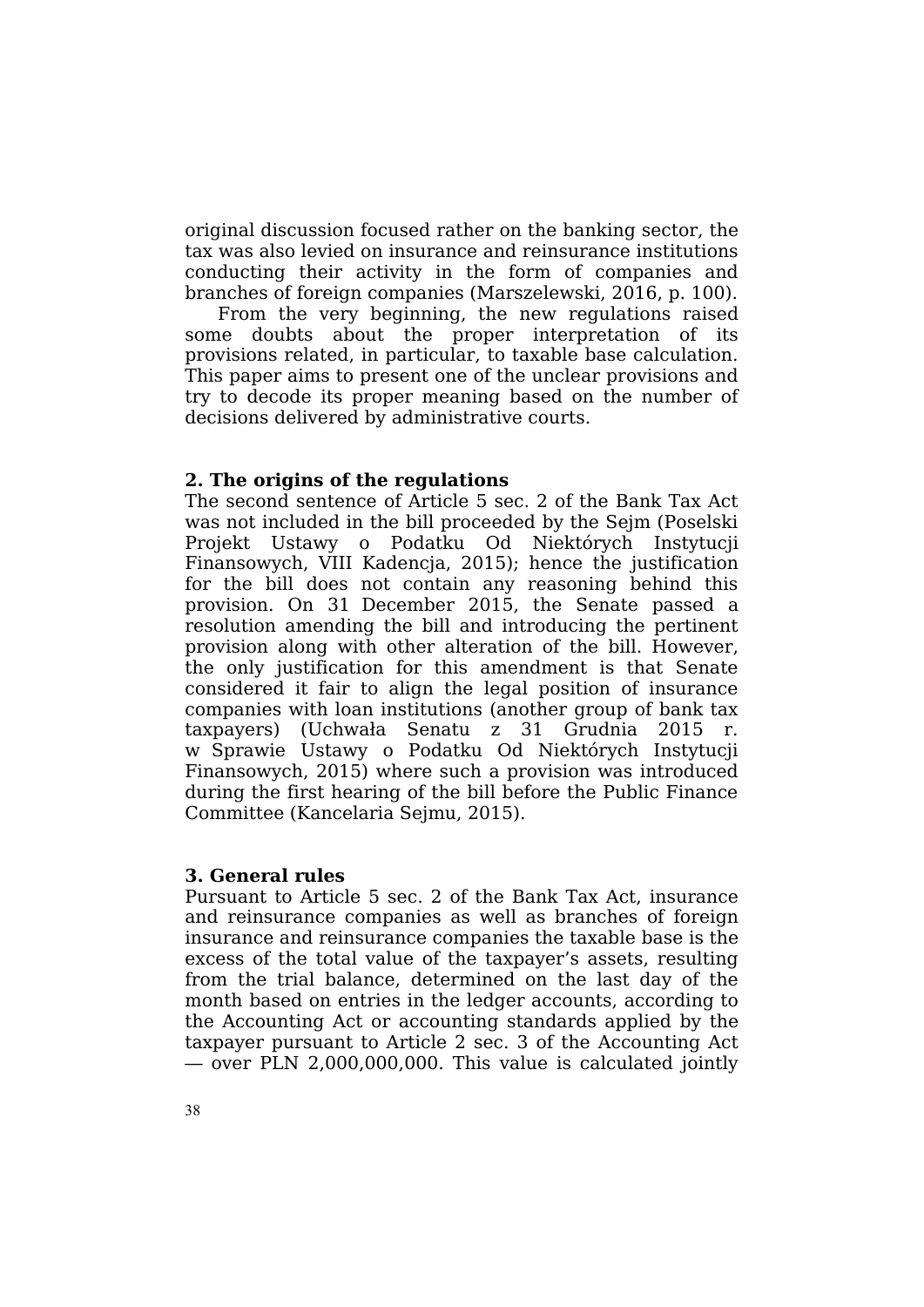for all taxpayers that are dependent or co-dependent directly or indirectly on one entity or group of related entities.

Although both sentences of the above provisions are rather vague and create problems with the proper interpretation, it is the second one that was thoroughly analysed by the Polish tax administration and administrative courts.

# **4. Review of standpoints presented by tax authorities and administrative courts**

The main issue while construing the above provision is when and how to attribute the allowance to each taxpayer.

This issue was noticed for the first time by the Ministry of Finance. On 3 March 2016, the Minister of Finance issued a general tax ruling no. PK1.8201.1.2016, where he gave guidance on how to determine relations between insurance and reinsurance companies to correctly calculate bank tax allowance. In the general tax ruling, the Minister of Finance referred to appropriate provisions on related parties of Accounting Act or International Financial Reporting Standards (IFRS) — depending on which standards are applied by a given taxpayer. While determining the relations, the taxpayer should take into consideration all type of relations irrespective of any shareholding or voting rights thresholds. The total allowance amount — according to the Minister of Finance might be attributed to each taxpayer based on the share of each taxpayer assets value to the total amount of group assets subject to taxation, although taxpayers can decide to allocate this amount in another way.

Having in mind interpretation presented in the general tax ruling, tax authorities — while issuing individual tax rulings — applied their own interpretation of the provision identifying two groups of entities: (1) taxpayers that are dependent or co-dependent directly or indirectly on one entity, and (2) group of related entities (see: individual tax rulings issued by Director of the National Fiscal Information: no. 0114-KDIP2-2.4016.3.2017.1.AZ as of 8 September 2017, no. 0114-KDIP2-2.4016.1.2017.1.AG as of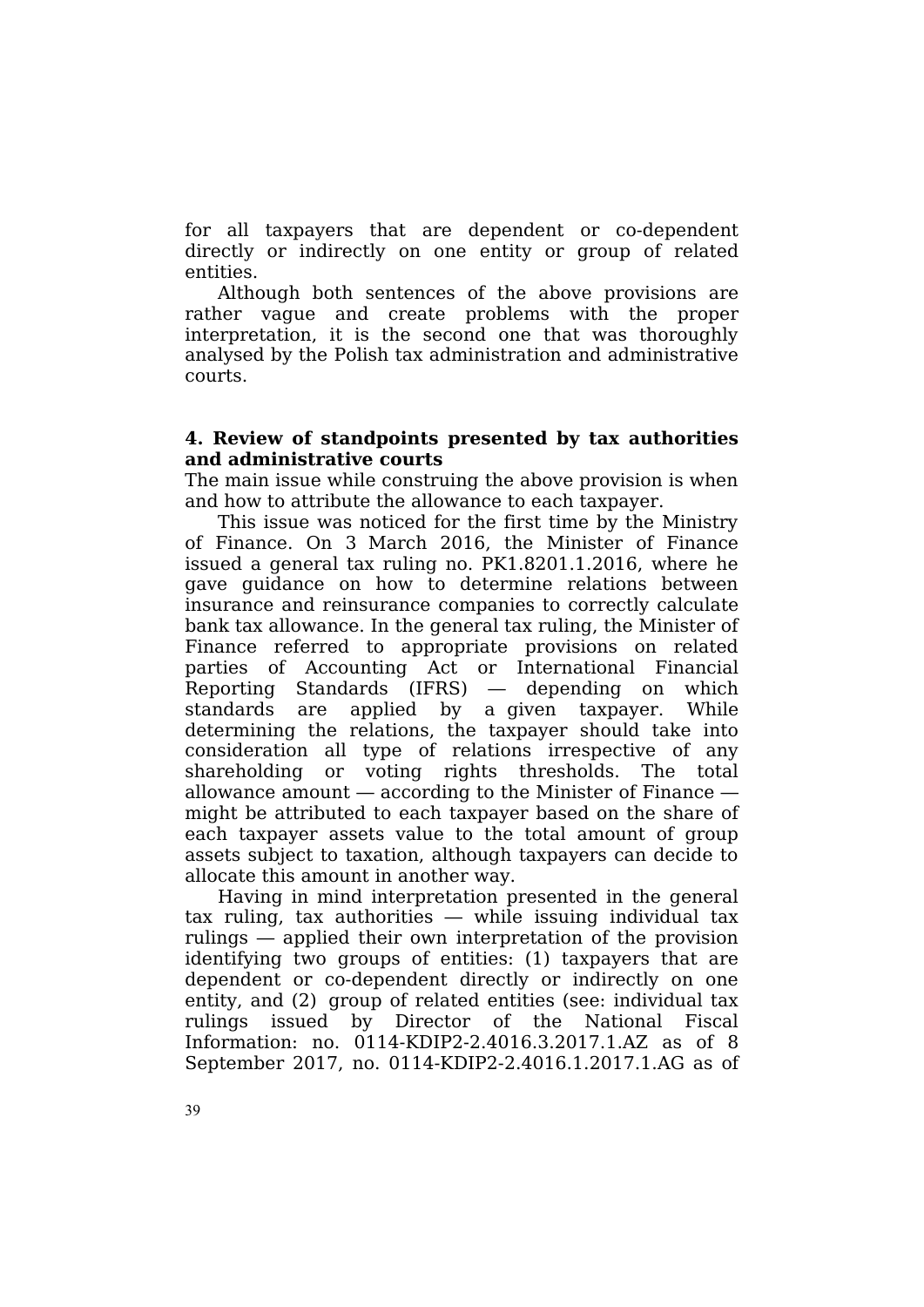26 April 2017). The Supreme Administrative Court and Regional Administrative Courts contested this interpretation in several decisions.

For instance, the Regional Administrative Court in Warsaw in the decision delivered on 11 July 2018 no. III SA/Wa 3664/17[1](#page-3-0) held that "the existence of only related entities if there is no dependency or co-dependence (direct or indirect) between them, excludes the calculation of the surplus of the sum of the value of assets resulting from the trial balance [for all related entities — Author] over PLN 2 billion, referred to in Article 5 sec. 2 of the Bank Tax Act".

The court also held that to apply the regulation on the division of bank tax allowance between taxpayers two prerequisites must occur:

- Existence of entities related to one another;
- Dependency or co-dependency between taxpayers (both direct and indirect).

The same standpoint was also presented in other decisions of the Regional Administrative Court in Warsaw decision delivered on 25 May 2018 (no. III SA/Wa 2664/17), on 8 April 2019 (no. III SA/Wa 2144/18), on 8 August 2019 (no. III SA/Wa 1403/19), or on 25 October 2019 (no. SA/Wa 514/19 and no. III SA/Wa 515/19) as well as the Supreme Administrative Court decisions delivered on 29 January 2019 (no. II FSK 3087/18 and no. II FSK 3243/18).

The Regional Administrative Court in Wrocław in the decision as of [2](#page-3-1)5 October 2018, no. I SA/Wr 741/18<sup>2</sup> concurred with the above standpoint adding a detailed linguistic analysis of the provision. Namely, the court held that "If the legislator wanted to distinguish such a category of entities [group of related entities — Author] in the context of the tax obligation, they would use the preposition "for" before the expression "group of related entities". The relationship of the words "on one entity or group of related

<span id="page-3-0"></span><sup>1</sup> The decision was upheld by the Supreme Administrative Court in the decision delivered on 2 July 2019, no. II FSK 134/19.

<span id="page-3-1"></span><sup>2</sup> The decision was upheld by the Supreme Administrative Court in the decision delivered on 24 April 2019, no. II FSK 286/19. The same argumentation can be found in the decision delivered by the Regional Administrative Court in Wrocław on 25 October 2018, no. I SA/Wr 682/18, later upheld by the Supreme Administrative Court in the decision delivered on 24 April 2019, no. II FSK 285/19.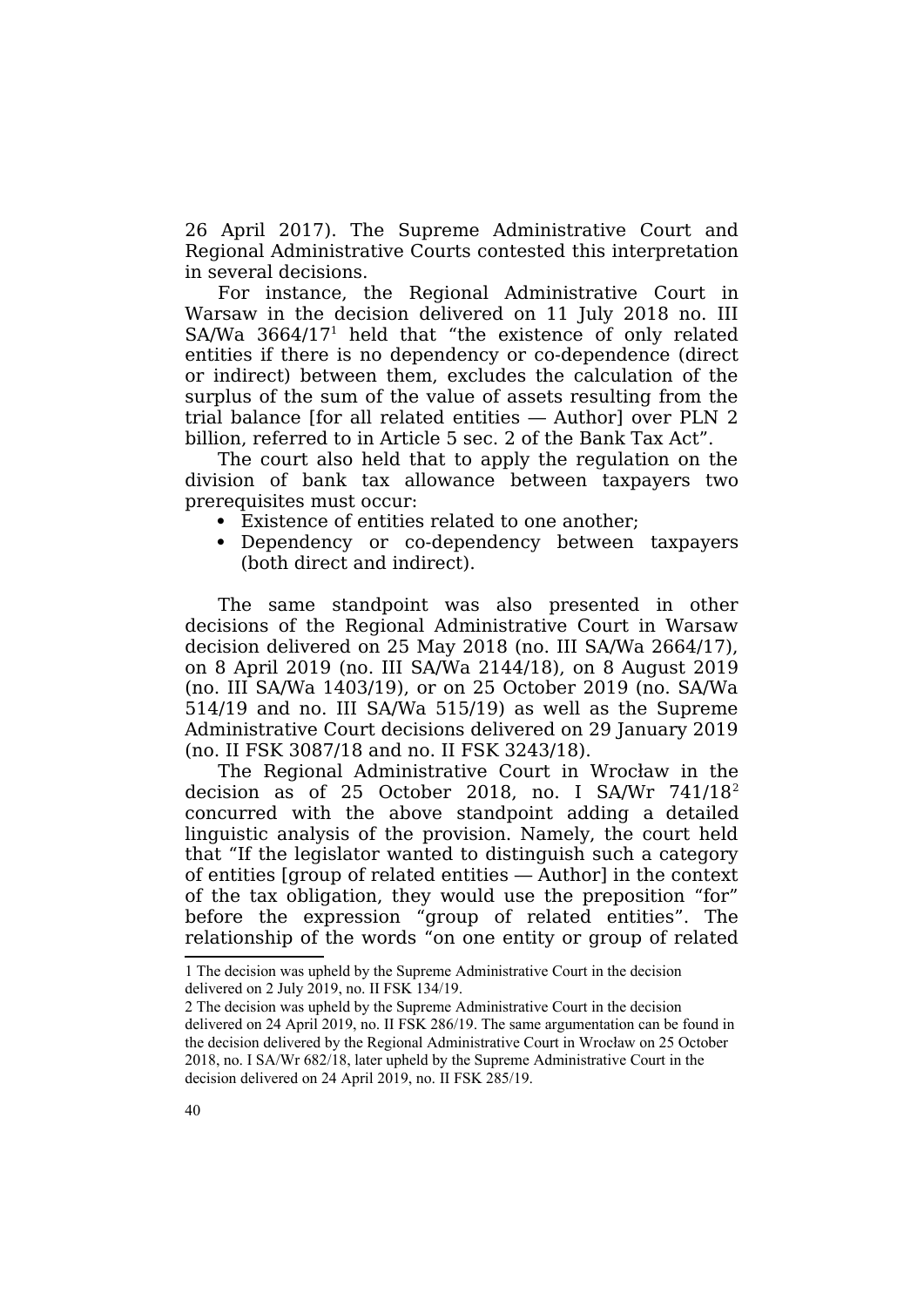entities" cannot be read differently from the joint alternative in the form of the conjunction "or", which refers to the feature of dependency or co-dependence, and not separately to the category of dependent (or co-dependent) taxpayers and the category of related entities with each other (in the context of the obligation to calculate the taxable base)". Additionally, the legislator, while defining relations, refers to a group of entities, not to taxpayers determined in the Bank Tax Act. In consequence, the obligation to allocate the bank tax allowance does not lie with a group of related parties but with dependent or co-dependent taxpayers. Therefore, the only requirement set by the provision in question is to determine dependency and co-dependency between entities. However, the court did not explain how to determine those relations.

Similarly, on 29 January 2019, the Supreme Administrative Court delivered decisions no. II FSK 3087/18 and no. II FSK 3243/18 where the court only confirmed that to determine dependency and co-dependency, taxpayers have to refer to relevant regulations in the Accounting Act and IFRS. In both decisions, Mr Justice B. Dauter gave a concurring opinion holding that to decode the meaning of "group of related entities", it is necessary to refer also to Article 3 point 12 of the Insurance and Reinsurance Activity Act. The Accounting Act should only indicate how the control over another entity is exercised, whereas the Insurance and Reinsurance Activity Act should indicate which entities should be considered. In consequence, the group of entities is a group:

- which includes an entity holding equity interests in other entities, subsidiaries of this entity and entities in which this entity or its subsidiaries hold equity interests, as well as a group of entities related to each other by the agreement referred to in Article 7 Sec. 1 of the Commercial Companies Code,
- based on the establishment, by contract or otherwise, of strong and durable financial relationships for group supervision, which may include mutual insurance companies, mutual reinsurance companies or other similar insurance undertakings, which meets the following conditions: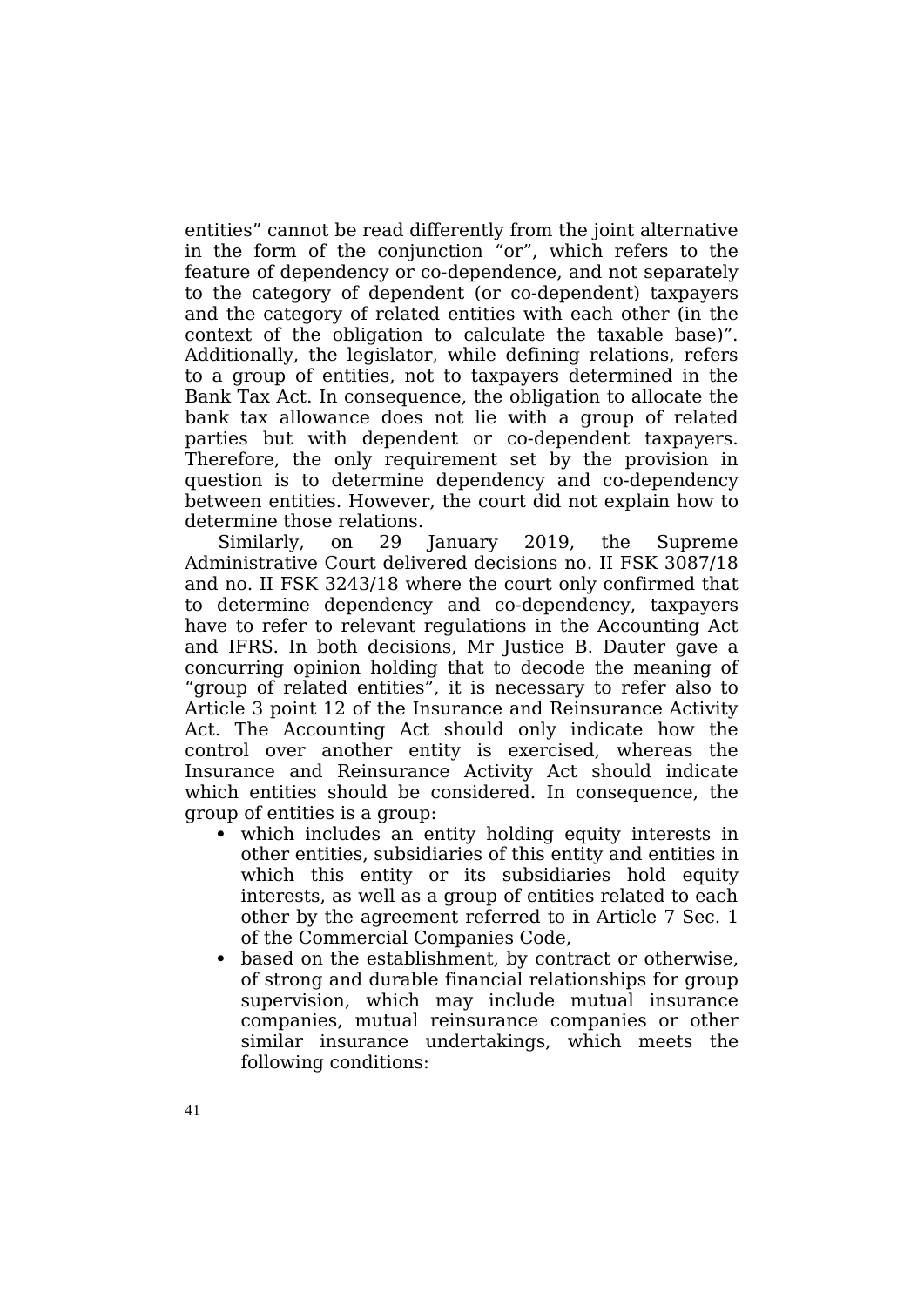- o one of the entities included in the group, recognised as the parent entity, is entitled to run the financial and operating policies of other entities in the group, recognised as subsidiaries,
- o the establishment and dissolution of the financial relationship for regulatory supervision purposes is subject to the approval of the regulator.

According to Justice Dauter, basing solely on the accounting regulations leads to the situation where the taxpayer's status depends on whether an entity applies the Accounting Act or IFRS.

In the decision delivered on 25 September 2019 no. III SA/Wa 736/19, the Regional Administrative Court in Warsaw held that it is unacceptable to construe tax law that defines fundamental elements of the tax, such as a taxable base, by referring to rules outside the tax regulations. Therefore, while interpreting the term "related parties" in Article 5 sec. 2 of the Bank Tax Act, we should not refer to IFRS.

# **5. Possible correct interpretation**

Having in mind the standpoint presented by the Minister of Finance and administrative courts, it is clear that the provision in question stipulates that the tax allowance should be calculated only for taxpayers who are dependent or co-dependent on:

- one entity, or
- group of related entities.

In consequence, the main issue is to determine how to determine dependency and co-dependency between entities.

As neither 'dependent' nor 'co-dependent party' were defined in the Bank Tax Act, we must interpret both terms according to appropriate regulations. Since Article 5 sec. 2 directly refers to the Accounting Act and IFRS, we should verify whether the above regulations include appropriate provisions.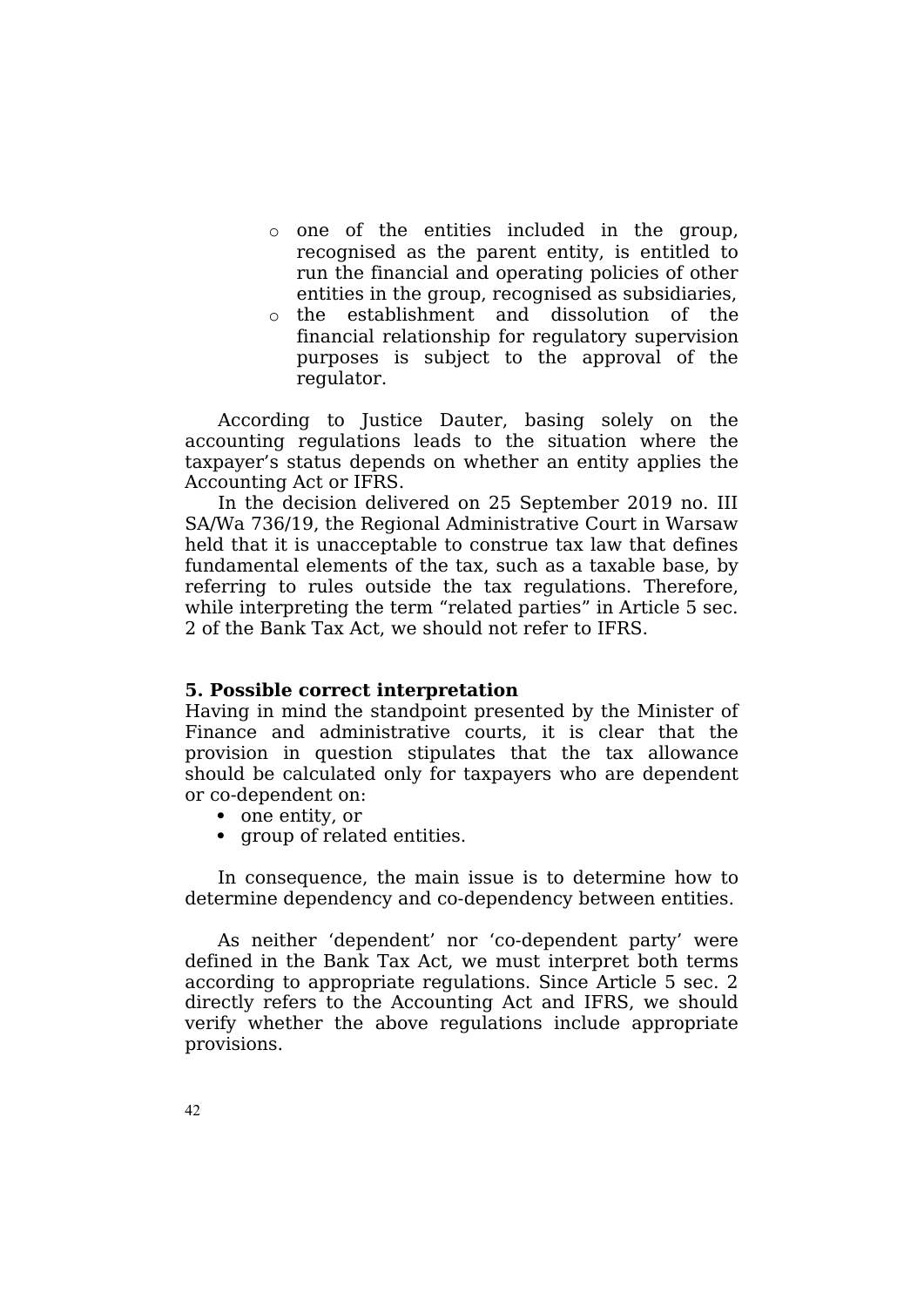# **Accounting Act and IFRS**

It seems the Accounting Act includes all required definitions:

- Pursuant to Article 3 sec. 1 point 39 of the Accounting Act, a dependent entity is a company established and run either based on Polish or foreign corporate law and controlled by a parent undertaking;
- Pursuant to Article 3 sec. 1 point 37 of the Accounting Act, a parent undertaking is a Polish company or Polish state enterprise exercising control over a dependent entity;
- Pursuant to Article 3 sec. 1 point 34 of the Accounting Act, exercising control over another entity is the ability to run financial and operation policy of other entity to gain economic benefits from the activity of the latter;
- Pursuant to Article 3 sec. 1 point 35 of the Accounting Act, exercising joint control over another jointly controlled entity means the ability of one shareholder to run the financial and operating policy of the jointly controlled entity to gain economic benefits from the activity of the latter together and on the same terms as other shareholders — according to agreements between all shareholders.

The above definitions set the following requirements for parent undertaking that should be met jointly:

- Being a company or state enterprise established and run according to Polish company law,
- Having most voting rights either deriving from held shares or agreements with other entities holding voting rights

The above definitions set the following requirements for exercising co-control that should be met jointly:

- Holding shares in other company together with other entities,
- Being able to run the financial and operating policy of the controlled entity, and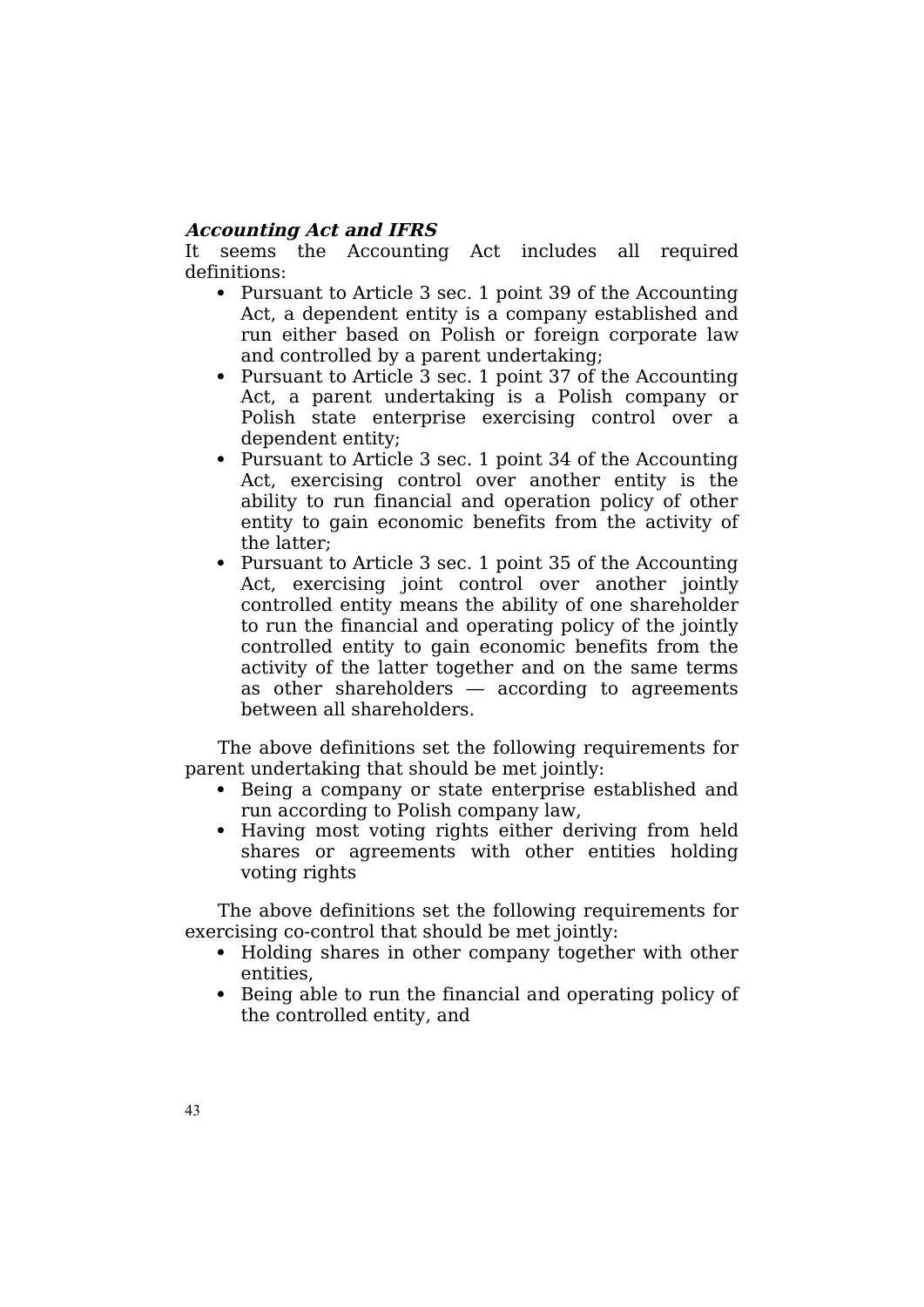Having an agreement with other shareholders regulating exercising the control over a co-controlled entity.

# **International Financial Reporting Standards**

The same definitions are included in various IFRS's introduced to Polish legislation by the Regulation (EC) No 1606/2002 of the European Parliament and of the Council of 19 July 2002 on the application of international accounting standards.

IFRS 10, Appendix A, includes the following definitions:

- 'parent' is an entity that controls one or more entities;
- 'control of an investee' an investor controls an investee when the investor is exposed, or has rights, to variable returns from its involvement with the investee and has the ability to affect those returns through its power over the investee;
- 'power' Existing rights that give the current ability to direct the relevant activities;
- 'Subsidiary' is an entity controlled by another entity.

IFRS 28 defines 'joint control', which is the contractually agreed sharing of control of an arrangement, which exists only when decisions about the relevant activities require the unanimous consent of the parties sharing control.

# **Comparison of the Accounting Act and IFRS**

Comparison of the above definitions shows that:

- The term 'subsidiary' is defined similarly;
- The term 'parent' is defined broader in IFRS as it is not limited only to companies established according to Commercial Companies Code;
- The term 'control of an investee' is defined similarly to 'exercising control over another entity' as both terms refer to gain benefits from the subsidiary;
- Term' joint control' is defined similarly to 'exercising joint control' as it requires having an agreement with other shareholders.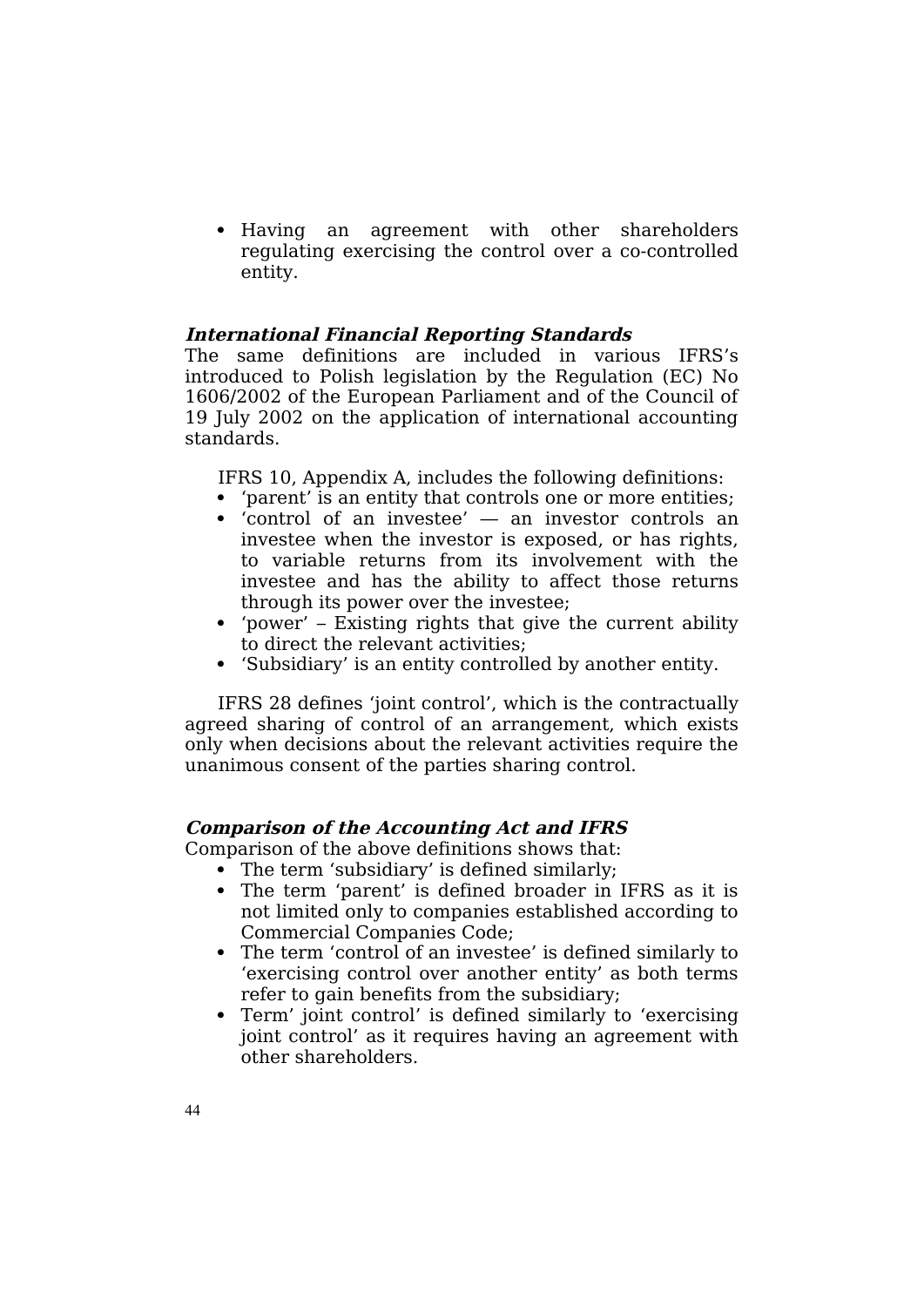It derives from the above comparison that the only significant difference is found in the definition of parent undertaking. Therefore, to avoid the situation where the taxpayer's status depends on whether an entity applies the Accounting Act or IFRS, the IFRS should take precedence over the Accounting Act. It should be underlined that the IFRS were introduced to the Polish legal system by the EU Regulation, which is superior to the Accounting Act.

### **Insurance and Reinsurance Activity Act**

Although the Insurance and Reinsurance Activity Act define terms such as 'related party', 'parent undertaking', 'subsidiary undertaking', it is the Accounting Act and IFRS which should be referred to when decoding the meaning of the provision regulating attribution of the tax allowance. The first sentence of the second section of the provision regulating calculation of the taxable base explicitly refers to accounting regulations. Another argument against referring to the Insurance and Reinsurance Activity Act is that this regulation does not define the term 'co-dependent undertaking'.

### **6. Conclusion**

To correctly identify dependent and co-dependent entities and, in consequence, properly allocate the bank tax allowance for insurance companies to each taxpayer, we should refer to proper IFRS.

The standpoint presented by the Regional Administrative Court in Warsaw in the decision delivered on 25 September 2019 (no. III SA/Wa 736/19) denying referring to rules of law outside the tax regulations when interpreting rules concerning key elements of tax (here: taxable base calculation rules) seems to be overstated. The Bank Tax Act does refer to the rules of law outside the tax regulations in other provisions, in particular when defining taxpayers or assets. Moreover, IFRS were introduced to Polish legislation as a part of EU law and, therefore, are superior to national regulations, in particular the Accounting Act. Another argument to apply in this case the IFRS instead of the Accounting Act – even when a taxpayer applies local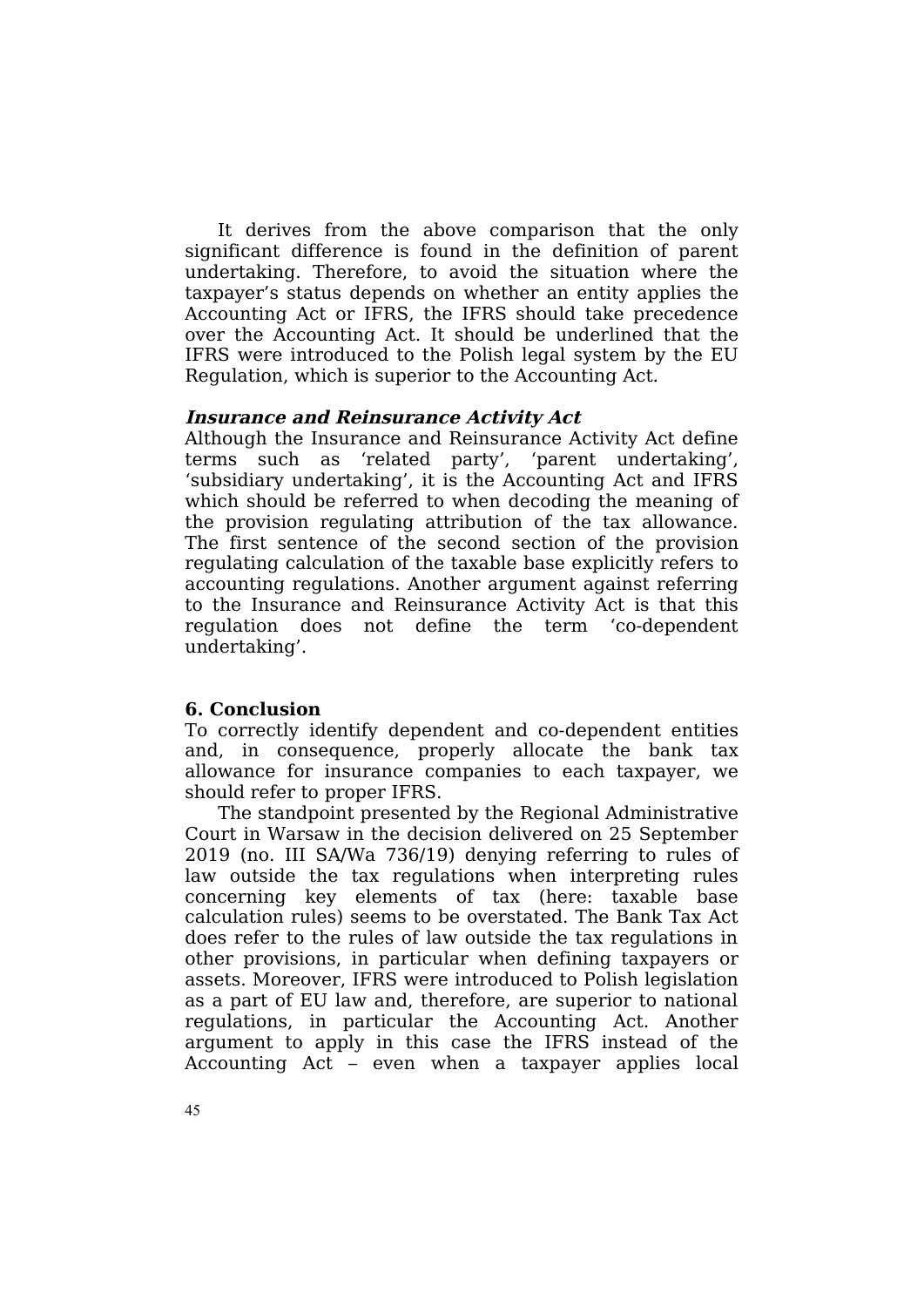accounting standards – is that it does not cause any concerns regarding equality and possible violation of the Constitution.

Alternatively, the government may amend the Bank Tax Act and introduce less ambiguous provisions governing tax allowance calculation.

#### **References**

- Gajewski, D. (2016). Podatek bankowy w Polsce wady i zalety. *Analizy i Studia CASP, 1(1)*, 1–24. Retrieved from http://kolegia.sgh.waw.pl/pl/KES/casp/Documents/CASP\_001.pd f
- Kancelaria Sejmu. (2015). Sprawozdanie Komisji Finansów Publicznych o poselskim projekcie ustawy o podatku od niektórych instytucji finansowych (druk nr 75). druk sejm. nr 149. Retrieved from [http://orka.sejm.gov.pl/Druki8ka.nsf/0/E3123DC52C5AD76BC1](http://orka.sejm.gov.pl/Druki8ka.nsf/0/E3123DC52C5AD76BC1257F240041B9EE/$File/149.pdf) [257F240041B9EE/%24File/149.pdf](http://orka.sejm.gov.pl/Druki8ka.nsf/0/E3123DC52C5AD76BC1257F240041B9EE/$File/149.pdf)
- Marszelewski, M. (2016). Wpływ ustawy o podatku od niektórych instytucji finansowych na rynek ubezpieczeniowy. *Wiadomości Ubezpieczeniowe, 1(121)*, 99–110. Retrieved from [https://piu.org.pl/public/upload/ibrowser/Wiadomosci](https://piu.org.pl/public/upload/ibrowser/Wiadomosci%20Ubezpieczeniowe/WU%201%202016/WU%202015-01%2010%20Marszalewski.pdf)  [Ubezpieczeniowe/WU 1 2016/WU 2015-01 10 Marszalewski.pdf](https://piu.org.pl/public/upload/ibrowser/Wiadomosci%20Ubezpieczeniowe/WU%201%202016/WU%202015-01%2010%20Marszalewski.pdf)

Poselski projekt ustawy o podatku od niektórych instytucji

finansowych, VIII kadencja, no. 75 (druk sejmowy) (2015). Uchwała Senatu z 31 grudnia 2015 r. w sprawie ustawy o podatku od niektórych instytucji finansowych, no. 169 (druk sejmowy) (2015).

#### Legislation

Act on Insurance and Reinsurance Activity as of 11 September 2015 (Journal of Laws 2020, pos. 895 — consolidated version)

Act on Accounting as of 29 September 1994 (Journal of Laws 2019, pos 351 — consolidated version)

Act on Tax on Certain Financial Institutions as of 15 January 2016 (Journal of Laws 2019, pos. 1836 — consolidated version)

Regulation (EC) No 1606/2002 of the European Parliament and of the Council of 19 July 2002 on the application of international accounting standards (OJ L 243, 11.9.2002, p. 1–4)

#### Tax rulings

General tax ruling as of 3 March 2016 no. PK1.8201.1.2016 issued by the Minister of Finance